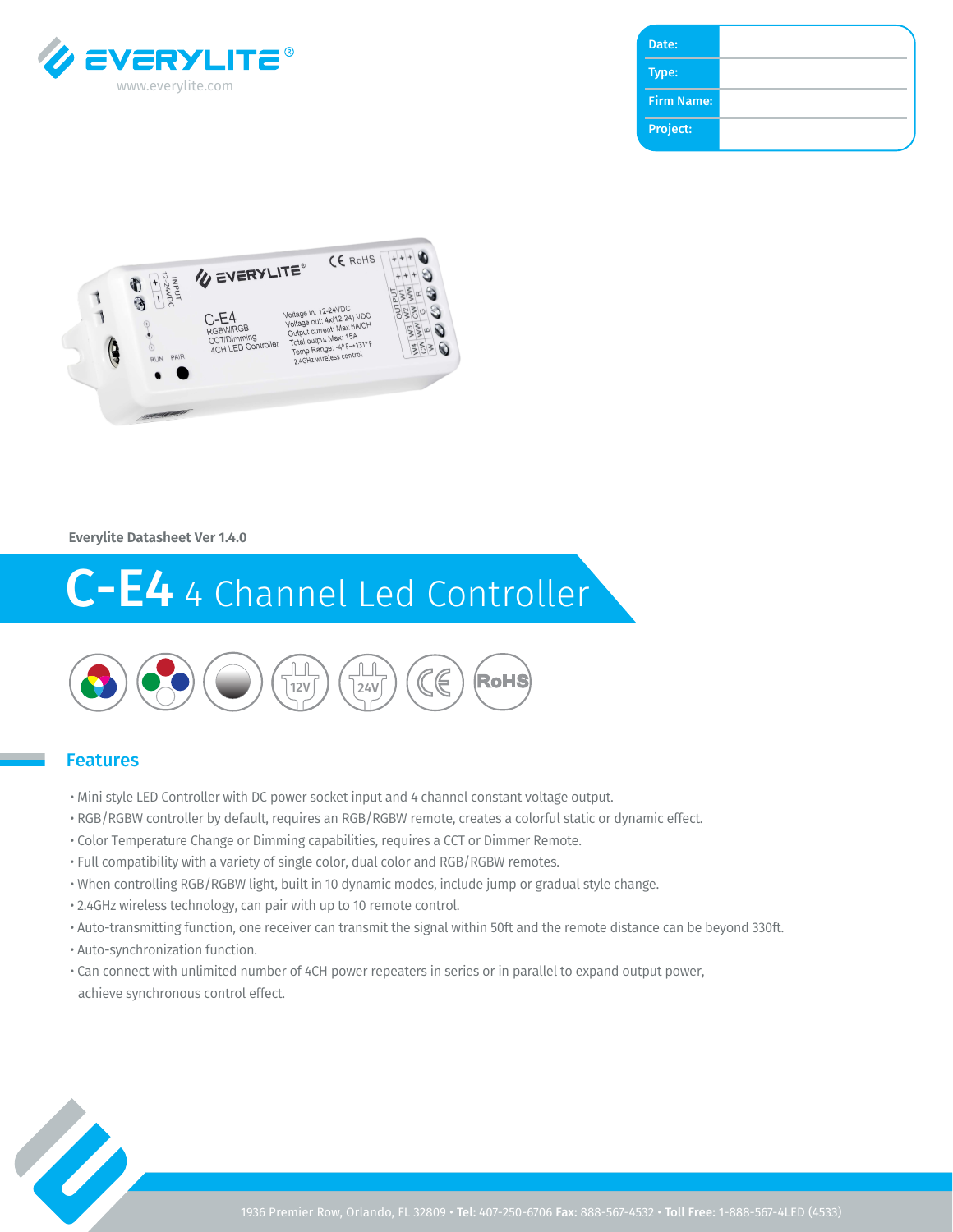

## Technical Parameters

| Input Voltage                      | Max. Load Current | <b>Total Output Max.</b> | <b>Output Signal</b>             | <b>Working Temperature</b> |
|------------------------------------|-------------------|--------------------------|----------------------------------|----------------------------|
| 12 - 24 VDC                        | 6A/Channel        | 15A                      | $4 \times (12 - 24) \text{ VDC}$ | $-22 \sim +131$ °F         |
|                                    |                   |                          |                                  |                            |
| Dimensions $(L \times W \times H)$ | Output Type       | <b>Dimming Range</b>     | <b>Remote Distance</b>           | <b>Grey Levels</b>         |
| $(4.49 \times 1.5 \times 0.79)$ in | <b>PWM</b>        | $0 - 100\%$              | 98 ft                            | 4096/Ch                    |

### **How to Pair with Remote**

#### Use Match Key

1. Pairing: Short press pair key, then press on/off key or zone key of the remote within 5 seconds.

2. Delete: Long press pair key for 5 seconds, delete all matched remote.

3. Multiple zone remote only use zone key to pair each zone receiver.

#### Use Power Up

1. Pairing: Switch off the power, then switch the power on again, short press on/off key or zone key 3 times on the remote quickly within 5 seconds after power on, the link is successful once the light blinks 3 times.

2. Delete: Switch off the power, then switch on power again, short press on/off key or zone key 5 times on the remote quickly within 5 seconds after power on, the unlink is successful once the light blinks 5 times.

3. Multiple zone remote only use zone key to match each zone receiver.

# Malfunctions Analysis & Troubleshooting

| <b>Malfunctions</b>                                            | <b>Causes</b>                               | <b>Troubleshooting</b>              |
|----------------------------------------------------------------|---------------------------------------------|-------------------------------------|
| No Light                                                       | 1. No Power.                                | 1. Check the Power                  |
|                                                                | 2. Wrong or Insecure Connection.            | 2. Check the Connection             |
| Wrong Color                                                    | 1. Wrong connection of R/G/B/W wires.       | 1. Reconnect R/G/B/W wires          |
| Uneven Intensity Between Front<br>and Rear, with Voltage Drop. | 1. Output cable is too long.                | 1. Reduce cable or loop supply.     |
|                                                                | 2. Wire diameter is too narrow.             | 2. Change to wider cable.           |
|                                                                | 3. Overload beyond power supply capability. | 3. Replace for higher power supply. |
|                                                                | 4. Overload beyond controller capability.   | 4. Add power repeater.              |
|                                                                | 1. The battery has no power.                | 1. Replace battery.                 |
|                                                                | 2. Beyond controllable distance.            | 2. Reduce remote distance.          |
|                                                                | 3. The controller and remote don't match.   | 3. Re-match the remote.             |

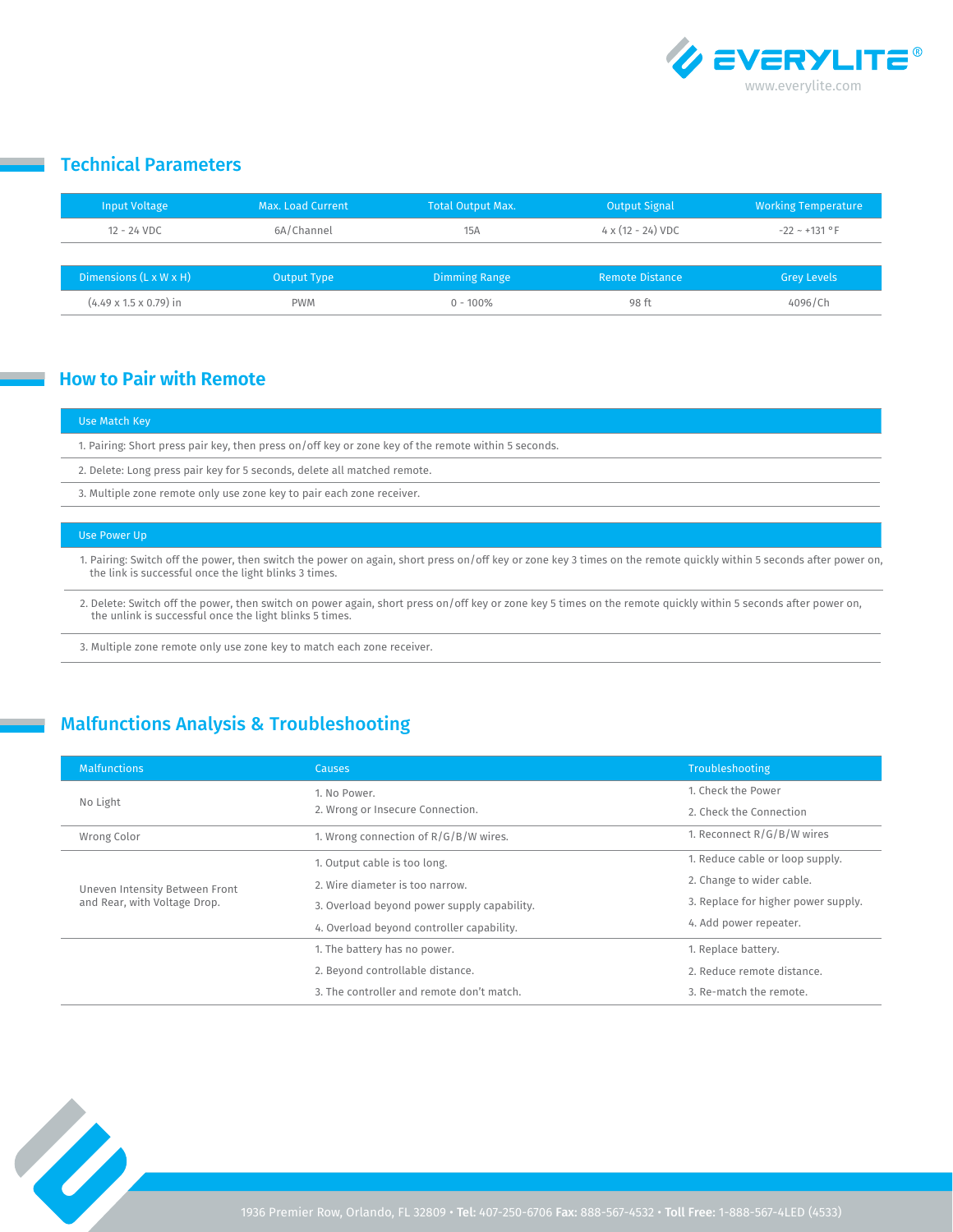

## Safety Information

- 1. The product shall be installed and serviced by a qualified person.
- 2. This product is a non-waterproof; indoor rated device. Please avoid the sun and rain.
- 3. Good heat dissipation will prolong the working life of the controller, please ensure adequate ventilation.
- 4. Please check if the output voltage of any power supplies used comply with the working voltage of the products.
- 5. Ensure all wire connections and polarities are correct and secure before applying power to avoid any damages to the LED lights.
- 6. If a fault occurs please return the product to your supplier. Do not attempt to fix this product by yourself.

# **Wiring Diagram**

#### **VP for RGBW**



#### **VP for dual color**